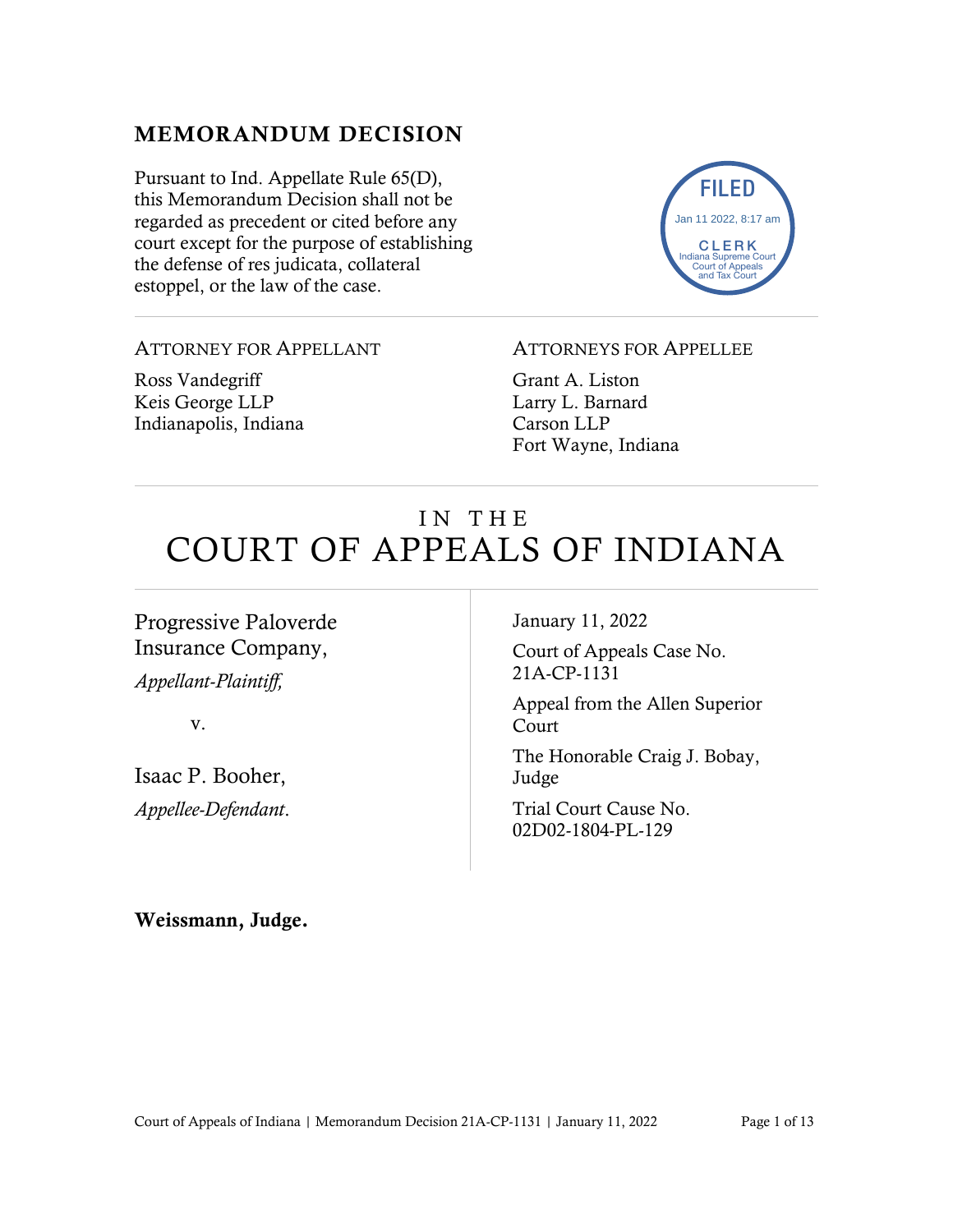- [1] Without informing Isaac Booher that he had been sued, Progressive Paloverde Insurance Company (Progressive) obtained a default judgment against Booher for his alleged negligence in causing a motor vehicle accident 2 years earlier. Booher did not learn of Progressive's negligence-claim-turned-judgment for another 2 ½ years, after which Progressive conceded it had not properly served Booher. The trial court granted Booher's unopposed motion to set aside the judgment<sup>1</sup> and later granted Booher's contested motion to dismiss under Indiana Trial Rule 41(E) for failure to prosecute.
- [2] Progressive appeals the dismissal of its negligence claim, arguing that its failure to prosecute was reasonably caused by Progressive's belief that it already had a valid judgment against Booher. Given Progressive's lack of diligence in perfecting service of process and the prejudice to Booher which arises from receiving no notice of his potential liability for 4 ½ years, we cannot say that the trial court abused its discretion in granting the motion to dismiss. We therefore affirm.

## Facts

[3] Eighteen-year-old Booher was involved in a two-car automobile accident in September 2016. Progressive insured the driver of the second vehicle and

 $<sup>1</sup>$  The dissent concludes that service was properly completed when Progressive mailed a copy of the summons</sup> and complaint to the Old Address. However, neither party makes this argument. Instead, both parties agreed that the default judgment should be set aside due to lack of proper service.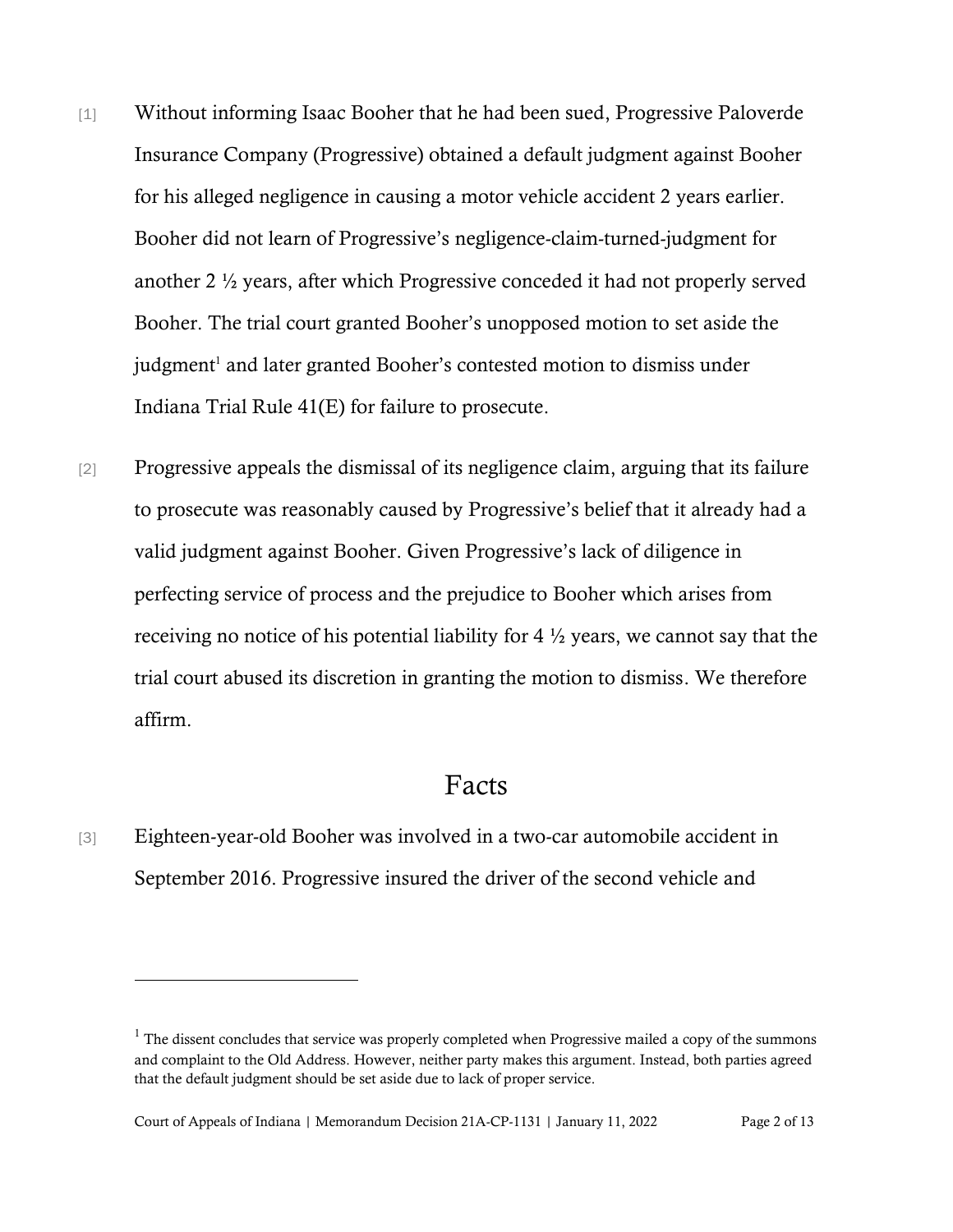subrogated her claim for damages. <sup>2</sup> However, neither Progressive nor its insured contacted Booher after the accident.

- [4] At the time of the accident, Booher and his parents lived at a Harlan, Indiana address (New Address), to which they had moved a year before the accident. Prior to that, they lived at a Fort Wayne, Indiana address (Old Address). The police report for the accident listed the Old Address for Booher and the New Address for his mother, who owned the vehicle Booher was driving when the accident occurred. The New Address was also readily available on the internet under Booher's name.
- [5] On April 18, 2018, Progressive filed a negligence action against Booher. At Progressive's request, an Allen County Sheriff's officer left copies of the complaint and summons at the Old Address, though Booher had not lived at this address for 2 ½ years. The officer mailed copies to the Old Address as well.
- [6] More than 100 days later, Progressive moved for default judgment against Booher, who had not responded to Progressive's complaint. The trial court granted Progressive's motion and, on August 14, 2018, mailed a notice of default judgment to Booher at the Old Address. This notice was returned to the

<sup>&</sup>lt;sup>2</sup> In this context, "subrogation" is "[t]he principle under which an insurer that has paid a loss under an insurance policy is entitled to all the rights and remedies belonging to the insured against a third party with respect to any loss covered by the policy." *Subrogation*, *Black's Law Dictionary* (11th ed. 2019).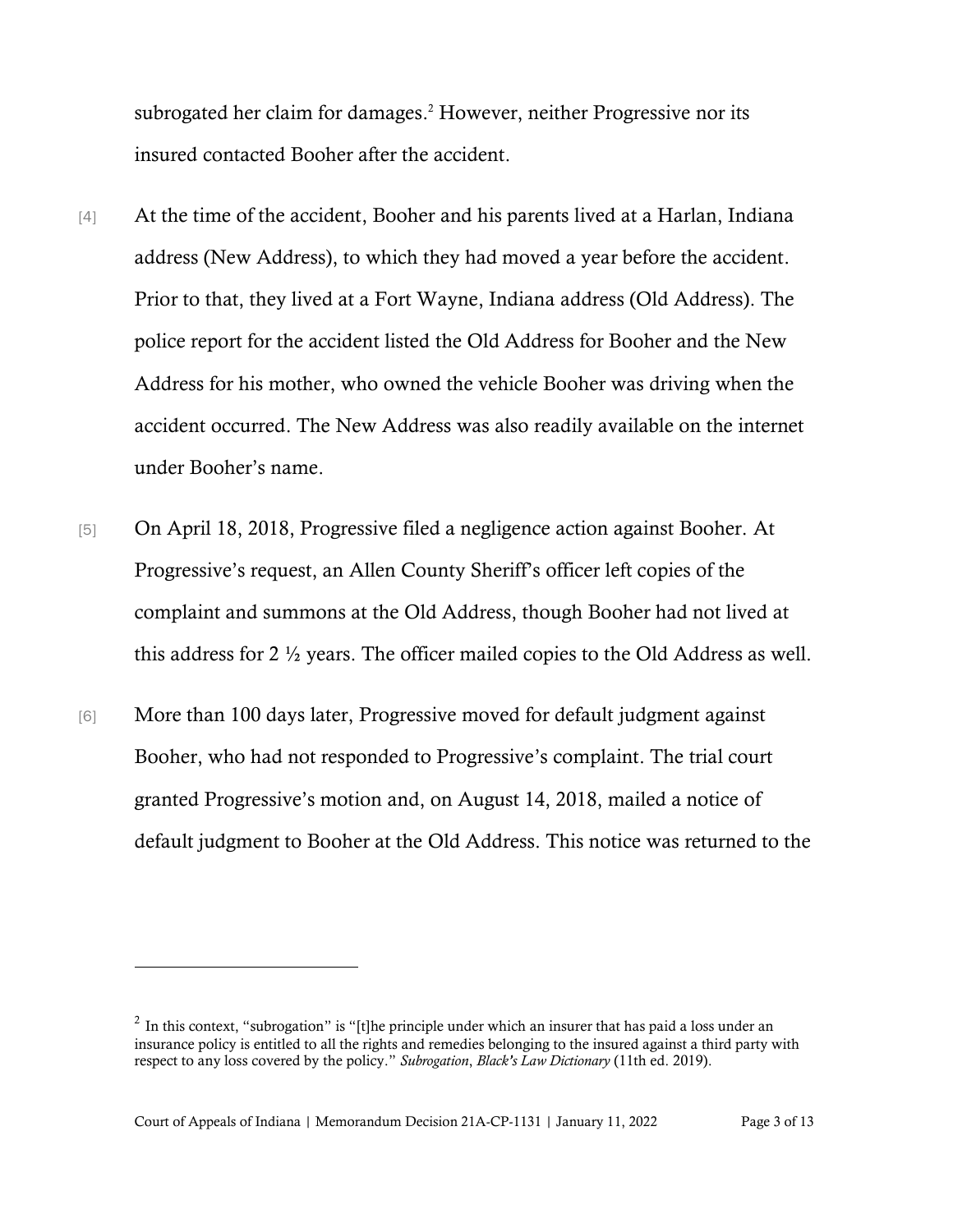court two weeks later, marked: "Return to Sender; Has not been at this address since 9/2015." Appellant's App. Vol. II, p. 13.

- [7] Booher first learned of Progressive's lawsuit in late January 2021, when he received a letter from the Indiana Bureau of Motor Vehicles advising him that his license would be suspended due to non-payment of the judgment. A few weeks later, Booher filed an unopposed motion to set aside Progressive's default judgment, which the trial court promptly granted. Booher then filed a motion to dismiss Progressive's complaint for failure to prosecute under Trial Rule 41(E).
- [8] Following a hearing, and without making any findings of fact or conclusions of law, the trial court granted Booher's unopposed motion to dismiss Progressive's complaint for failure to prosecute. Progressive now appeals.

### Discussion and Decision

- [9] Progressive argues that the trial court erred in granting Booher's motion to dismiss. We will reverse a Trial Rule 41(E) dismissal for failure to prosecute only if the trial court abused its discretion. *Sharif v. Cooper*, 141 N.E.3d 1258, 1261 (Ind. Ct. App. 2020). An abuse of discretion occurs if the trial court's decision is against the logic and effect of the facts and circumstances before the court. *Belcaster v. Miller*, 785 N.E.2d 1164, 1167 (Ind. Ct. App. 2003).
- $[10]$  Trial Rule 41(E) provides, in pertinent part:

[W]hen no action has been taken in a civil case for a period of sixty [60] days, the court, on motion of a party or on its own motion[,] shall order a hearing for the purpose of dismissing such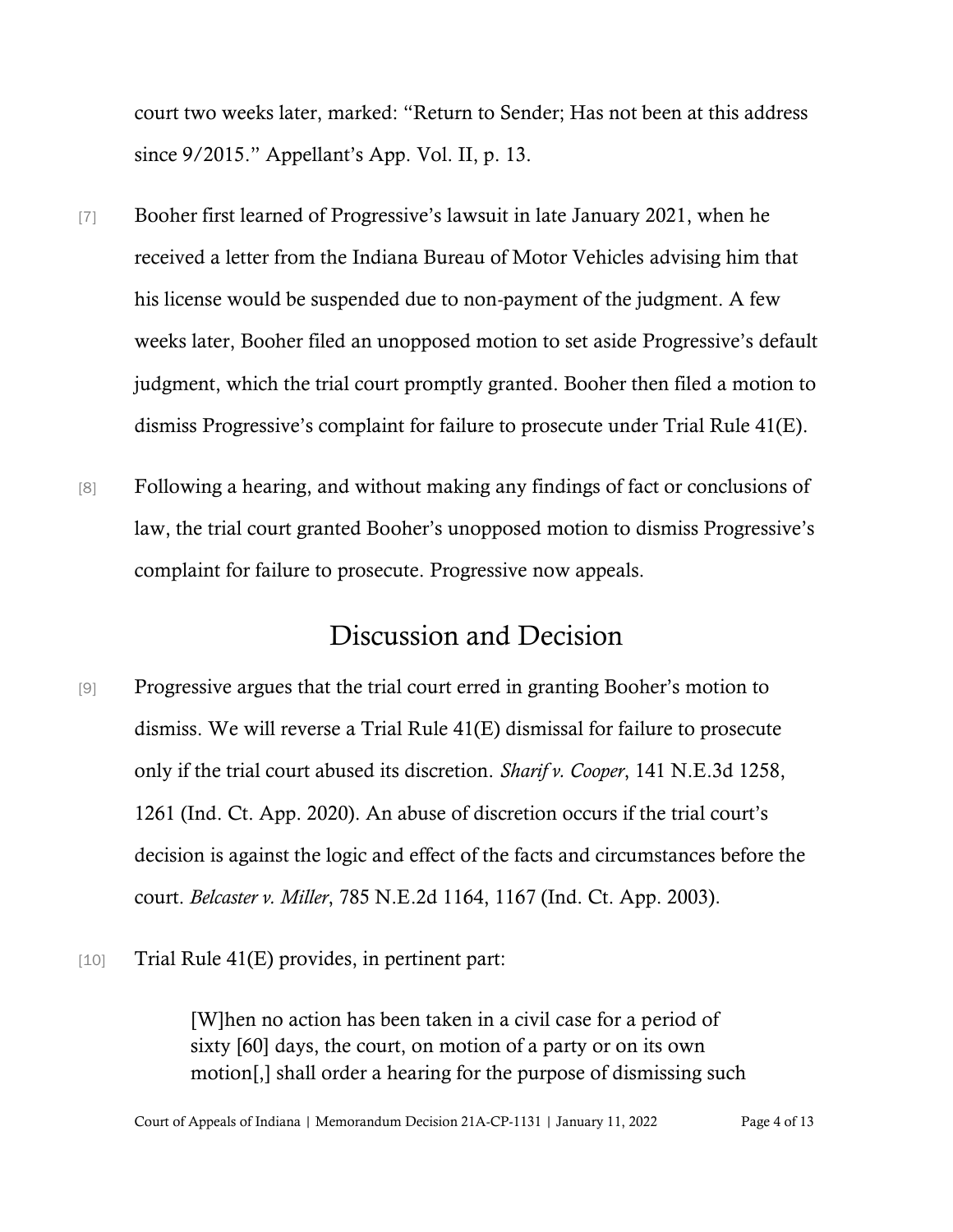case. The court shall enter an order of dismissal at plaintiff's costs if the plaintiff shall not show sufficient cause at or before such hearing.

Ind. Trial Rule 41(E). "The purpose of this rule is to ensure that plaintiffs will diligently pursue their claims." *Sharif*, 141 N.E.3d at 1261.

- [11] Notably, the requirement of due diligence applies to obtaining service of process on named defendants. *Id.* (citing *Geiger & Peters, Inc. v. Am. Fletcher Nat. Bank & Tr. Co.*, 428 N.E.2d 1279, 1282 (Ind. Ct. App. 1981)). Indeed, while the general rule is that a Rule 41(E) motion should not be granted if the plaintiff resumes diligent prosecution before the defendant moves to dismiss, that rule does not apply when a complaint is filed but a summons is not served after undue delay or lack of diligence without cause. *Geiger*, 428 N.E.2d at 1283.
- [12] When determining whether to dismiss a case for failure to prosecute, Indiana courts consider several factors. *Belcaster*, 785 N.E.2d at 1167. They include:

(1) the length of delay; (2) the reason for the delay; (3) the degree of personal responsibility on the part of the plaintiff; (4) the degree to which the plaintiff will be charged for the acts of his attorney; (5) the amount of prejudice to the defendant caused by the delay; (7) the existence and effectiveness of sanctions less drastic than dismissal which fulfill the purposes of the rules and the desire to avoid court congestion; (8) the desirability of deciding the case on the merits; and (9) the extent to which the plaintiff has been stirred into action by a threat of dismissal as opposed to diligence on the plaintiff's part.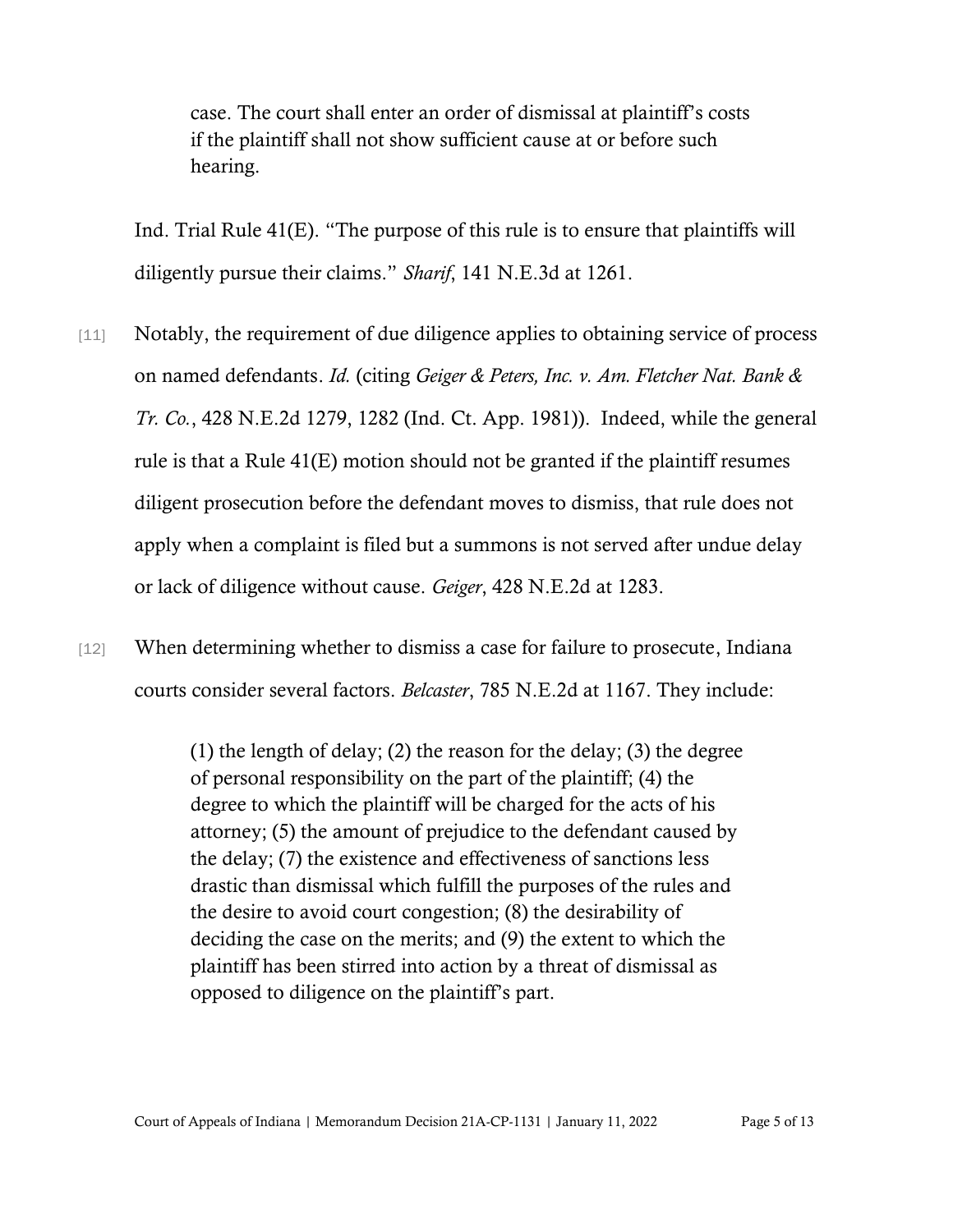*Id.* The weight given to any particular factor depends upon the facts of the case. *Id.*

- [13] With these factors in mind, we cannot say that the trial court abused its discretion. To begin with, even though the law is well established that these factors guide the court's review of a Rule 41(E) dismissal, Progressive does not discuss them at all. Even after Booher identified these factors in his appellee's brief along with caselaw recognizing them, and even after Booher argued these factors weigh in favor of affirming the trial court, Progressive neglected to file a reply brief responding to these points.
- [14] When a party fails to file a reply brief responding to an appellee's argument, we analyze the appellee's argument for *prima facie* error, which is to say we review whether there is any error "at first sight, on first appearance, or on the face of it." *Buchanan v. State*, 956 N.E.2d 124, 127 (Ind. Ct. App. 2011). In his brief, Booher emphasizes that:
	- his correct address was listed on the police report under his mother's name as the owner of the vehicle that he has driving;
	- if Progressive had attempted mailing the summons and complaint when it was originally filed, it would have been returned just as the default judgment was, or it might have been forwarded to the correct address;
	- a simple internet search would have revealed Booher's correct address;
	- Progressive was on constructive notice that service was inadequate when the default judgment order was returned noting that Booher had not lived at that address since September 2015; and
	- even after obtaining a default judgment Progressive did nothing for  $2\frac{1}{2}$ years.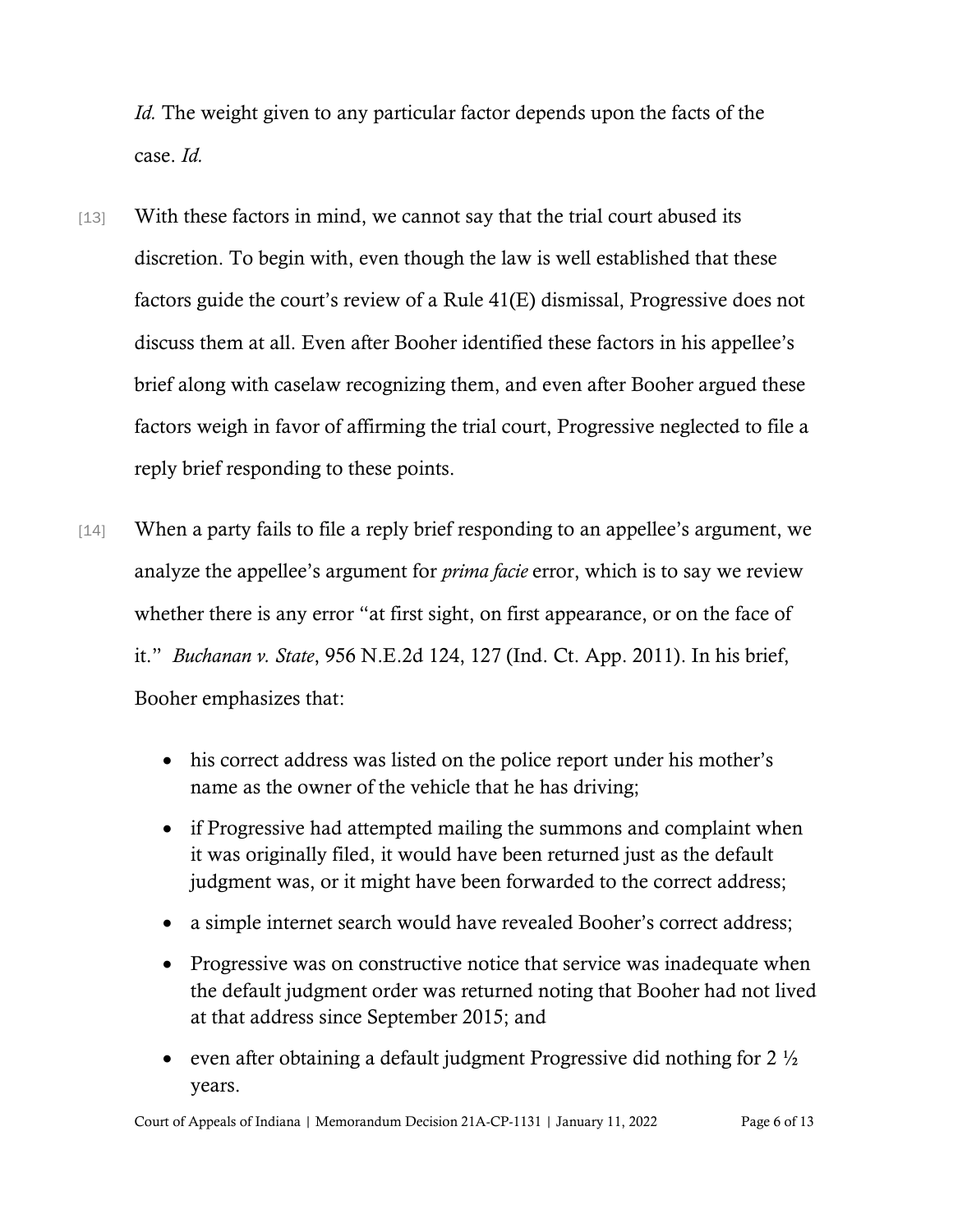We cannot say that there is any immediately apparent *prima facie* error in Booher's explanation that the nine factors generally weigh in favor of the trial court's decision.

[15] Without engaging in any analysis of the nine factors, Progressive is left to argue that a Rule 41(E) dismissal is improper because it had obtained a default judgment, albeit an invalid one. But Progressive does not cite to any authority suggesting that a party's claim cannot be dismissed under Rule 41(E) where it obtained a default judgment—whether or not the party knew or should have known that the judgment was invalid due to inadequate service. The only case Progressive cites that even touches on this point is *Benton v. Moore*, 622 N.E.2d 1002, 1006 (Ind. Ct. 1993), in which we held:

> when a plaintiff has requested the trial court to set a trial date, and a trial date has been set, the trial court is without discretion to grant a T.R. 41(E) motion to dismiss which is based on a sixty day period of inaction which occurs between the date of the request for trial setting and the date set for trial.

The limitation at issue in *Benton* has nothing to do with this case.

[16] None of this is to say the trial court was required to grant Booher's request to dismiss the case under Rule 41(E), but it was not required to deny it either. While Progressive argues that its reliance on an invalid judgment was reasonable, it was within the trial court's discretion to credit instead Booher's arguments that Progressive was on constructive notice that service was invalid based on the returned court order with a notation that Booher did not live at the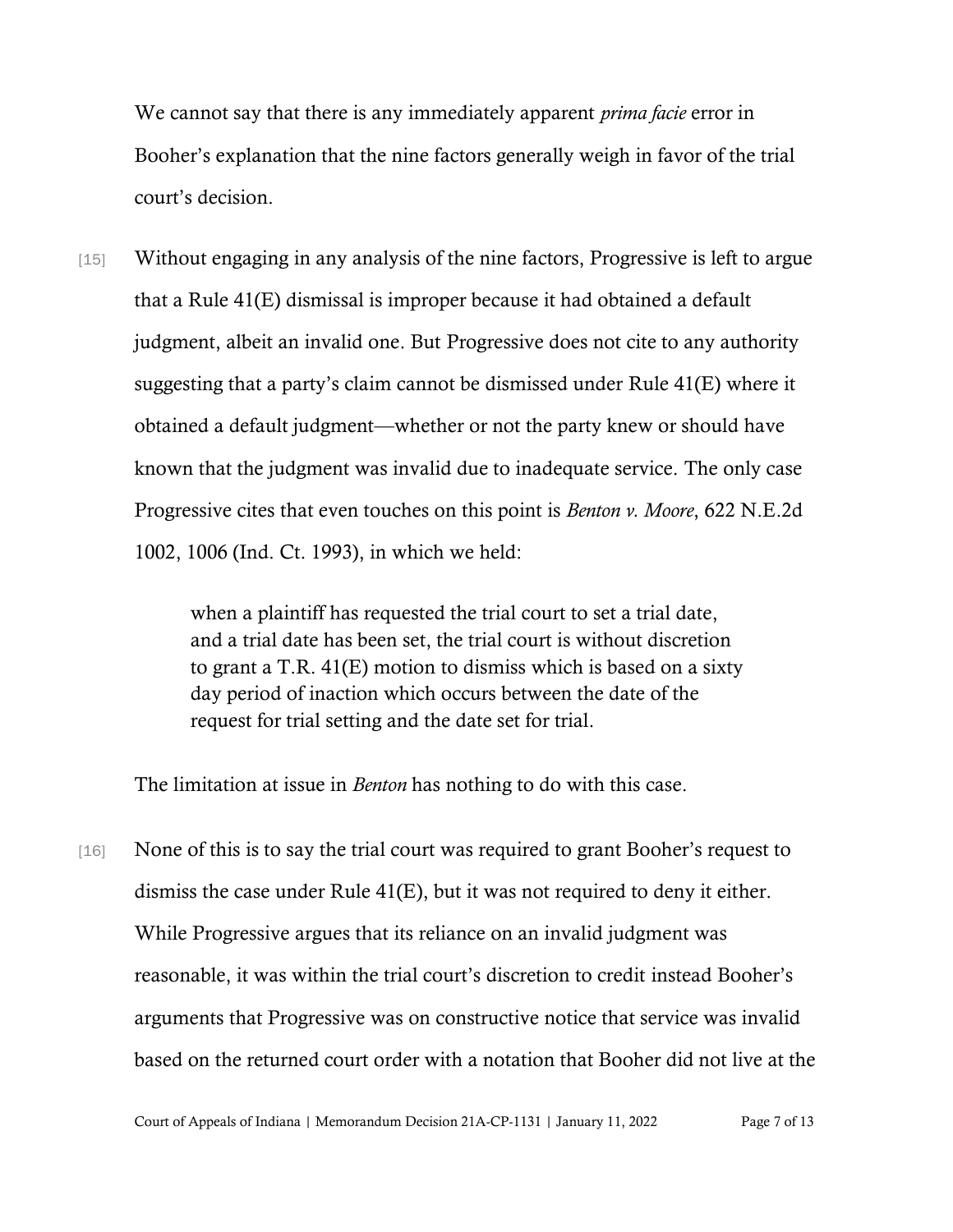address where Progressive attempted service, that it was unreasonable for Progressive to do nothing with respect to the judgment for the next 2 ½ years, and that Booher was prejudiced by the lost opportunity to track down witnesses and collect other evidence.

- [17] The dissent characterizes this opinion as proclaiming new rules for perfecting and vacating service. However, a lack of proper service was the only basis for Booher's unopposed motion to set aside the default judgment, and Progressive conceded that service was lacking. Tr. pp. 6-7. This concession is not surprising given prior caselaw recognizing that service to the wrong address was insufficient. *See, e.g.*, *U.S. Bank, Nat. Ass'n v. Miller*, 44 N.E.3d 730, 739 (Ind. Ct. App. 2015) (holding default judgment void because notice of foreclosure was sent to wrong address); *Mills v. Coil*, 647 N.E.2d 679, 681 (Ind. Ct. App. 1995) ("Service upon a defendant's former residence is insufficient to confer personal jurisdiction."). 3
- [18] It bears noting that Progressive's ambling continued in this appeal. It only filed its appellant's brief after Booher moved to dismiss the appeal based on Progressive's failure to file a brief. Even then, Progressive never responded to the motion to dismiss, never explained why its brief was late, and never sought leave to file a belated brief. Then, when Booher's appellee's brief renewed his

<sup>&</sup>lt;sup>3</sup> The dissent expresses concern that Booher would benefit from providing police with an inaccurate address. But the police report indicates that the Old Address was simply pulled from Booher's driver's license. We find no intent by Booher to deceive. More importantly, the police report also lists the accurate New Address as that of the vehicle's registered owner.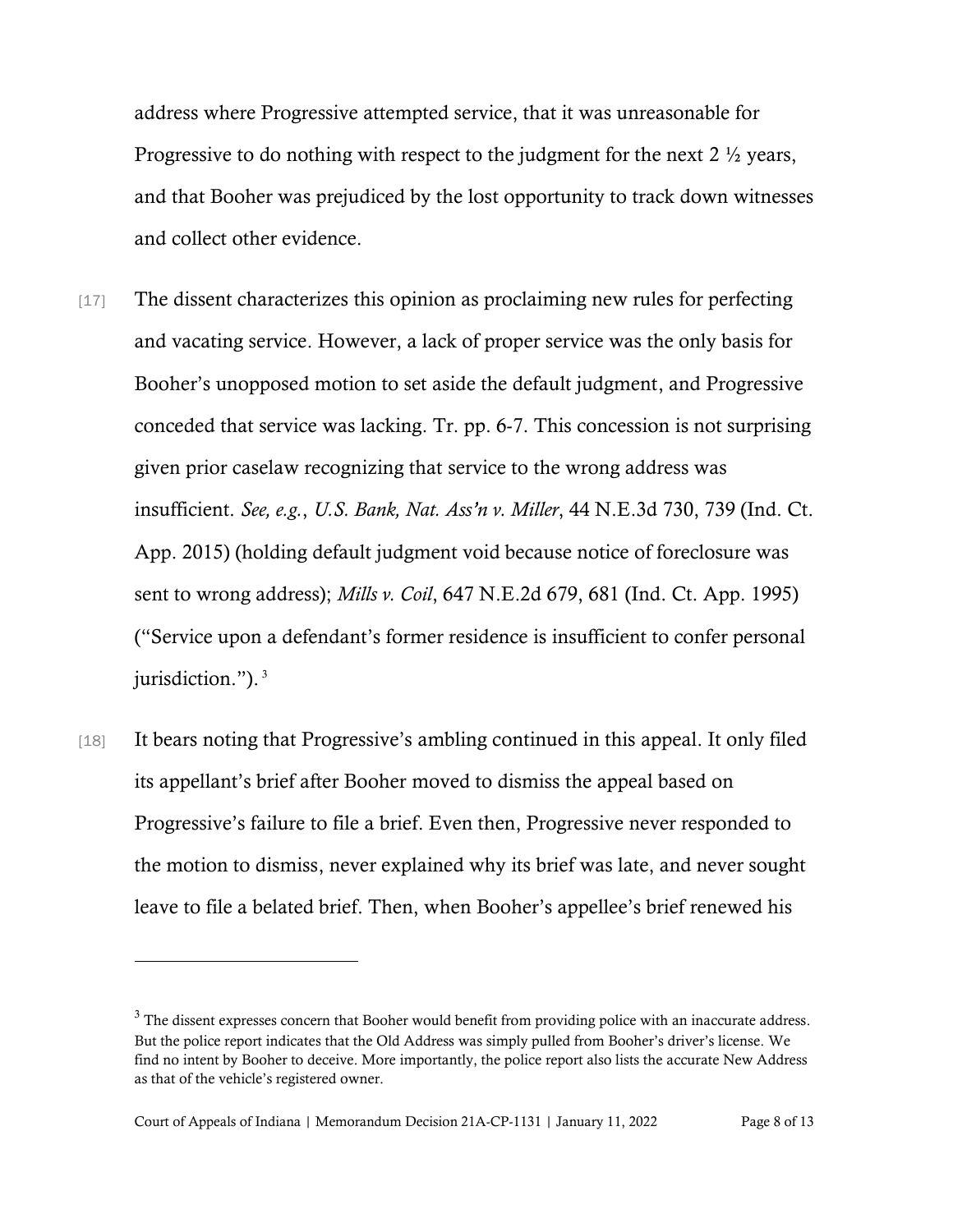argument that the appeal should be dismissed based on the untimeliness of Progressive's brief, Progressive did not even file a reply brief to respond to that argument. While we do not grant Booher's renewed request to dismiss the appeal, Progressive's disregard of the appellate rules further illustrates the reasonableness of the trial court's conclusion that Progressive failed to pursue its claim with sufficient diligence.

[19] Because the trial court did not abuse its discretion, the judgment is affirmed.<sup>4</sup>

[20] **Affirmed.** 

Molter, J., concurs. Tavitas, J., dissents with a separate opinion.

<sup>&</sup>lt;sup>4</sup> Neither parties' appendices include a copy of Progressive's motion for default judgment. However, the motion is available through Indiana's Odyssey Case Management System.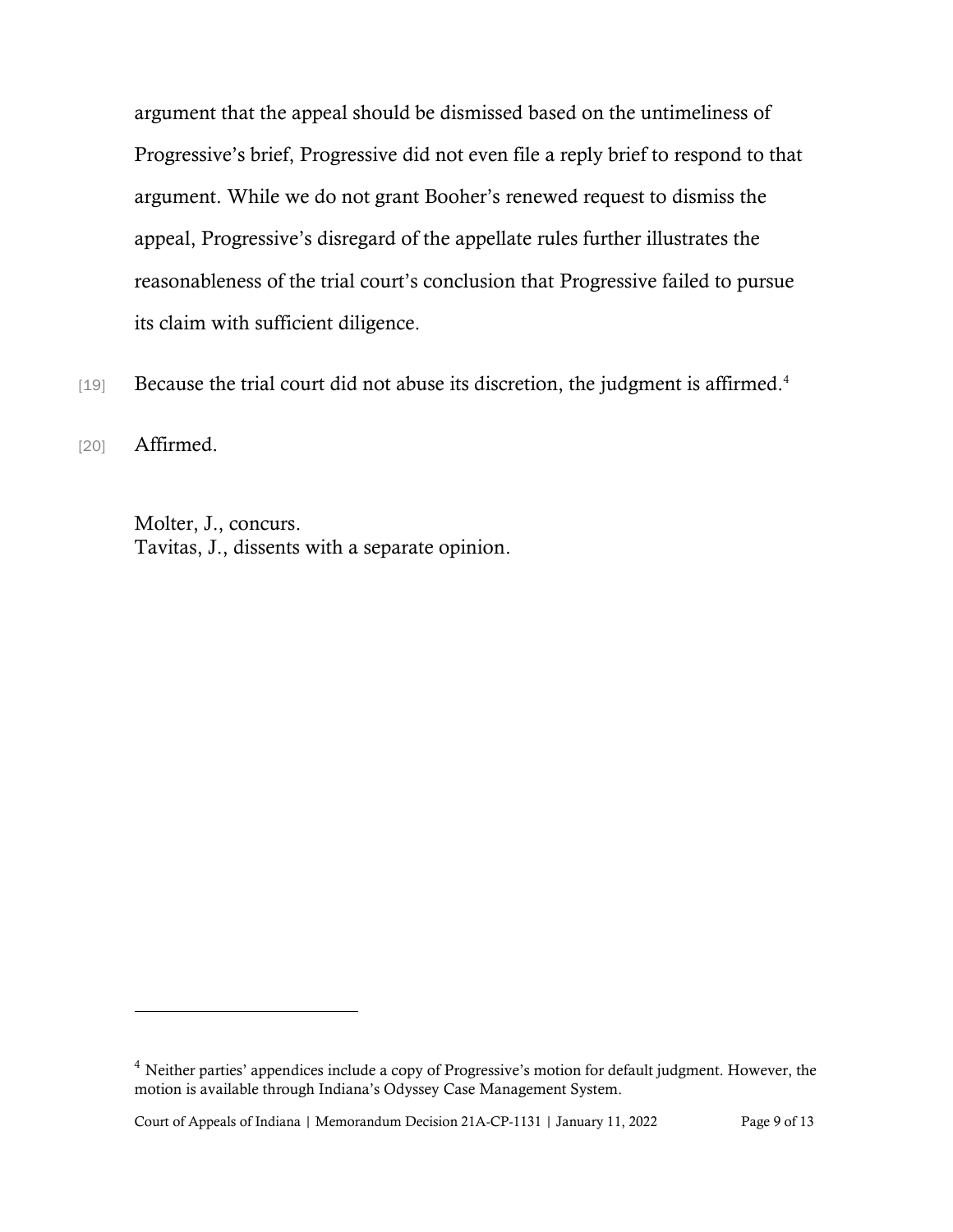## IN THE COURT OF APPEALS OF INDIANA

## Progressive Paloverde Insurance Company,

*Appellant-Defendant,*

v.

Isaac P. Booher, *Appellee-Plaintiff*

Court of Appeals Case No. 21A-CP-1131

#### Tavitas, Judge, dissenting.

- [21] I respectfully dissent. I conclude that the trial court erred by granting Booher's motion to dismiss under Indiana Trial Rule 41(E).
- [22] I take issue with several aspects of the majority opinion. First, the majority concludes that Progressive did not diligently perfect service when the facts are uncontroverted that service was perfected at the address listed on the police report for Booher. Second, the majority gives undue credence to handwriting on a returned envelope containing the default judgment order the trial court sent to Booher. As Progressive states in its brief, the handwritten note on the envelope could have been written by anyone. The majority gives legal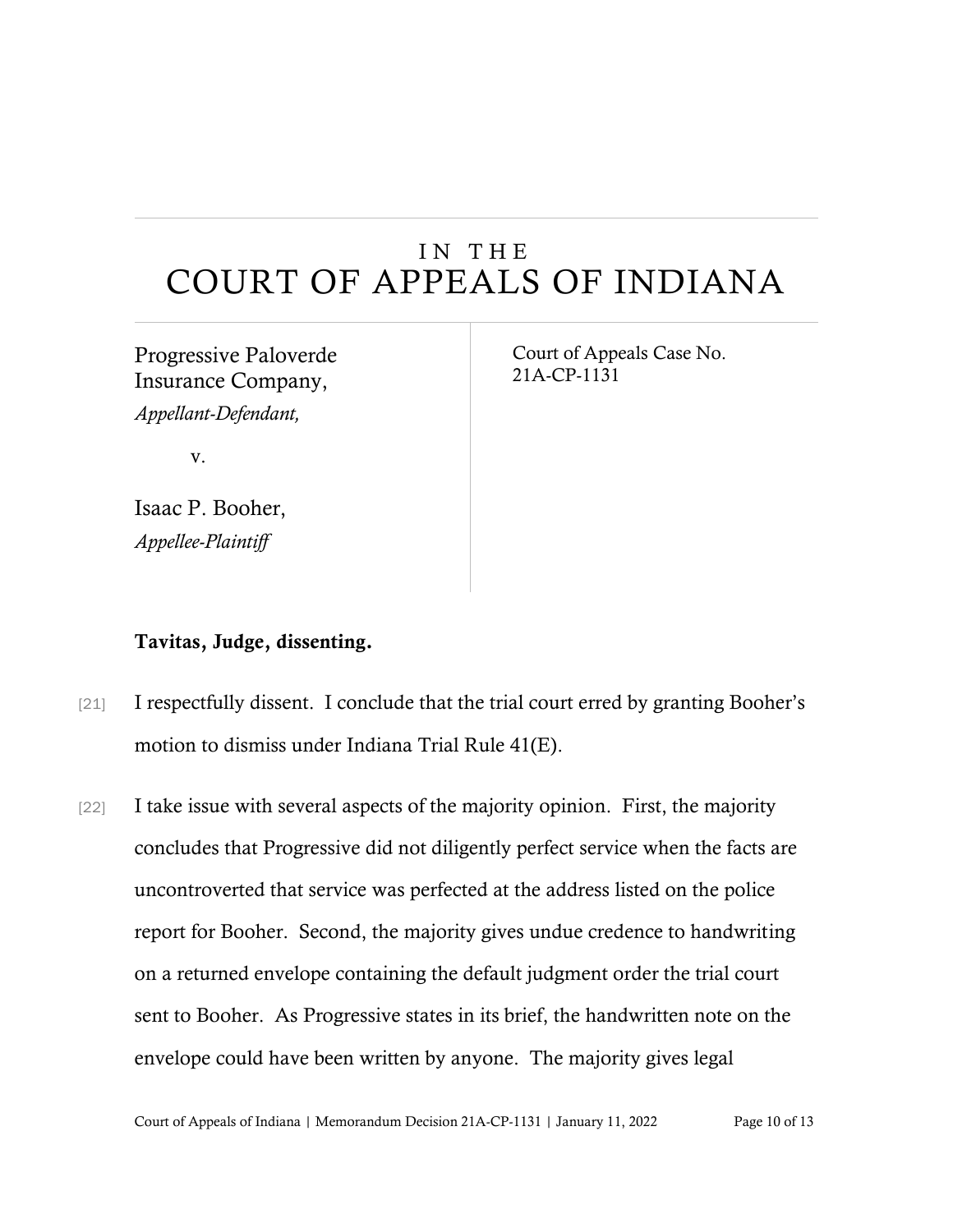significance to this notation of "Return to Sender[.] Has not been at this address since 9/2015", and invents a rule that this vacates service. Appellant's App. Vol. II p. 13. The majority, however, fails to acknowledge that the complaint and summons mailed were at the same address and that the mailed copy was never returned. And third, the majority modifies the Indiana Trial Rules by determining that service is "undone" if the court sends out a court order and said order is returned to the court.

[23] Trial Rule 4.1 provides:

(A) In General. Service may be made upon an individual, or an individual acting in a representative capacity, by:

\* \* \* \* \*

(3) leaving a copy of the summons and complaint at his dwelling house or usual place of abode; or

\* \* \* \* \*

(B) Copy Service to Be Followed With Mail. Whenever service is made under Clause (3) or (4) of subdivision (A), the person making the service also shall send by first class mail, a copy of the summons and the complaint to the last known address of the person being served, and this fact shall be shown upon the return.

Further, Indiana Trial Rule 4.15(F) provides: "No summons or the service thereof shall be set aside or be adjudged insufficient when either is reasonably calculated to inform the person to be served that an action has been instituted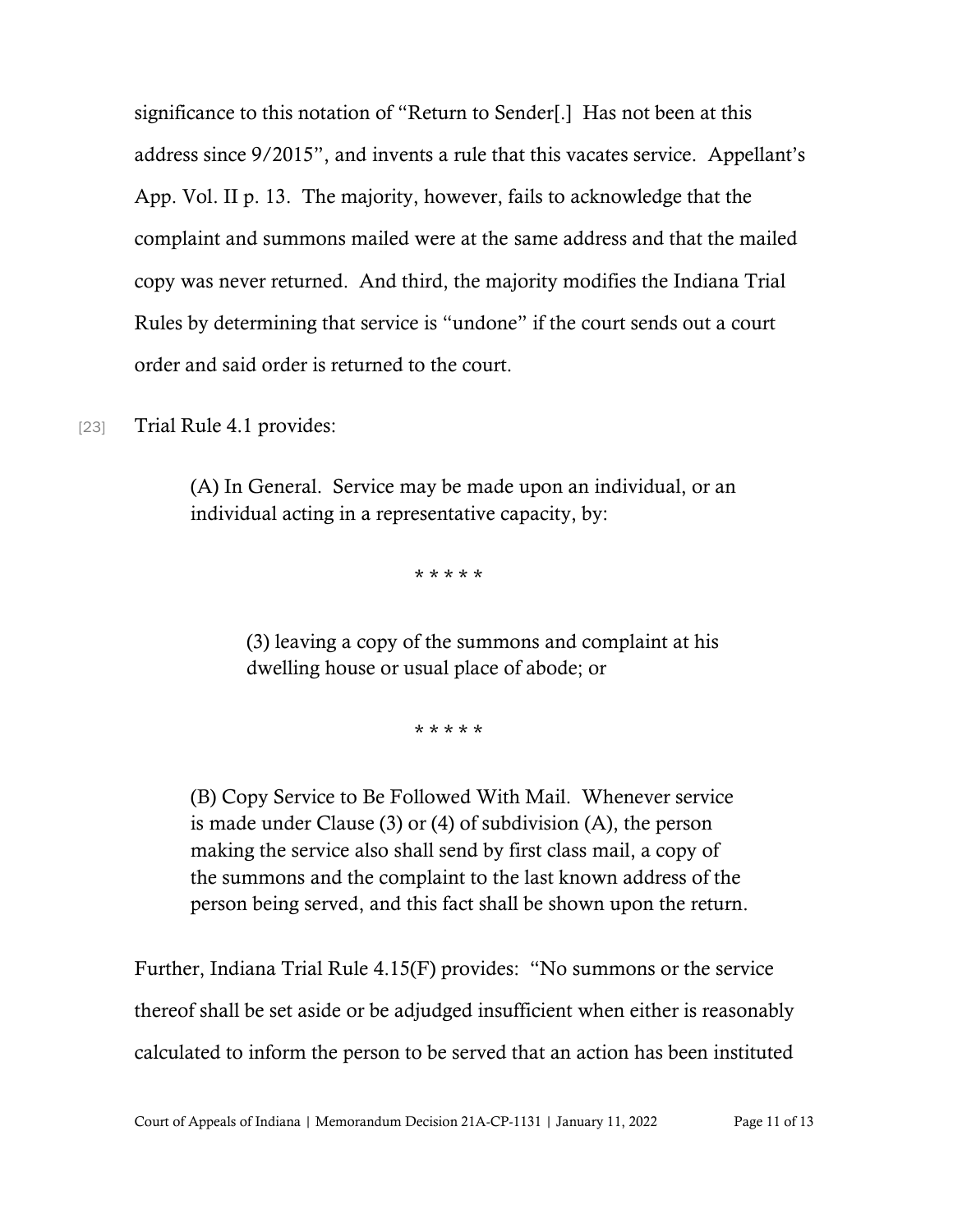against him, the name of the court, and the time within which he is required to respond."

- [24] "Service of process that is reasonably calculated to inform, consistent with the letter of Trial Rule 4.15(F), is sufficient even if it fails to actually inform the party to which it is directed." *Menard, Inc. v. Lane*, 68 N.E.3d 1106, 1111 (Ind. Ct. App. 2017) (quoting *Swaim v. Moltan Co.*, 73 F.3d 711, 721 (7th Cir. 1996), *cert. denied*, 517 U.S. 1244, 116 S. Ct. 2499 (1996)), *on reh'g*, 86 N.E.3d 228 (Ind. Ct. App. 2017), *trans. denied*. Progressive reasonably relied on the police report for Booher's address. The Sheriff's mailed copy of the summons and complaint were not returned to the Court. Service was thus complete. 5
- [25] I am concerned with Booher's misstatement of the facts in its brief, which falsely states that the sheriff never sent the complaint and summons by mail. Additionally, Booher takes advantage of the fact that the police report lists his old address—which presumably was relayed to police by Booher in some fashion. And, Booher benefits from providing an inaccurate address on the police report.
- [26] The only question before us is whether the trial court abused its discretion by granting Booher's motion to dismiss under Trial Rule 41(E). Trial Rule 41(E) provides: "Whenever there has been a failure to comply with these rules or

 $<sup>5</sup>$  I do not take issue with the setting aside of the default judgment. Rather, I take issue with using the service,</sup> which was reasonable at the time, as a basis for granting Booher's motion to dismiss under Trial Rule 41(E).